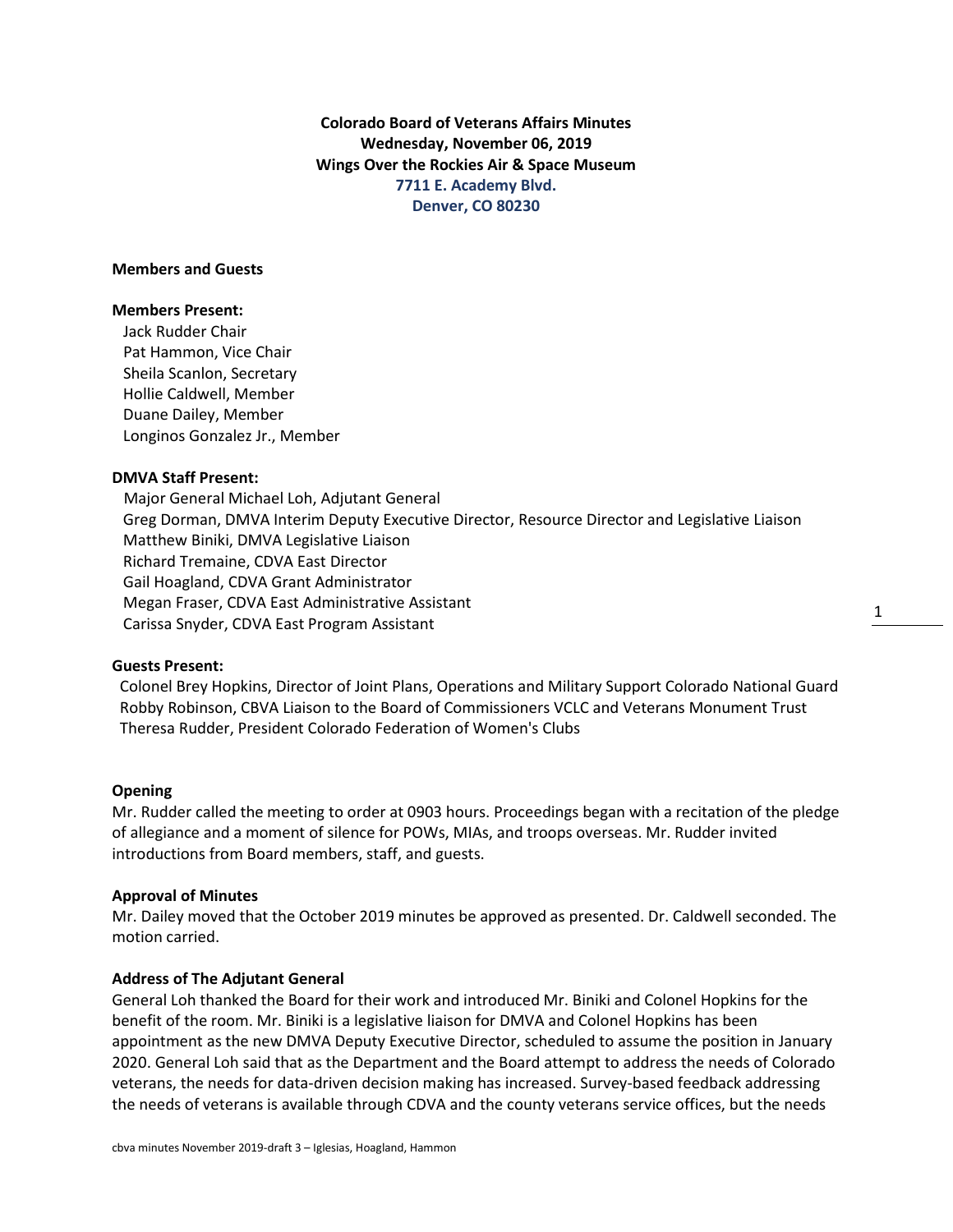of veterans who do not seeks benefits or services are largely undetermined. This may particularly apply to underserved and minority populations. He proposed that the Department, Division and Board jointly support a Veterans Task Force to do a statewide needs assessment for Colorado veterans. He requested input and advice from the Board of the concept, possible methods of execution, and funding, He asked the Board to consider whether grant funds could be used to support this effort.

Mr. Dorman said that as the scope of the project is determined, funding needs will become more evident. He inquired whether the Board was interested in serving as on or the proposed task force.

Ms. Scanlon asked if there is a date by which the task force might be expected to begin work. General Loh said that his intent is the next fiscal year. Ms. Hammon said the assessment could take more than one year to complete. Mr. Robinson said that the CLC Board of Commissioners is also pursuing a parallel effort in a veterans' health care needs assessment. Mr. Rudder said that further discussion under the proposal will occur under New Business.

### **Unfinished Business**

Widow's Tax Letter – the final letter was signed by Mr. Rudder at the meeting and referred to the Department for delivery.

Bylaw Review – Ms. Hammon is coordinating with Dr. Nelson to schedule a subcommittee meeting. Mr. Dorman asked to be included in the meeting when scheduled.

CCI Panel – Mr. Dailey said the panel is prepared to present during a breakout session at the statewide CCI conference on 02 December. Ms. Scanlon said that UVC is also tracking the issues being discussed at the panel. She also inquired whether the Board should again consider a letter to county commissioners. Mr. Tremaine said that he and Ms. Iglesias will continue to participate in CCI conferences and that the issue is consistently raised by CDVA with CCI. Ms. Hammon said that county veterans service officers need to be encouraged to advocate for their offices with their boards of commissioners. Mr. Dorman said that it could be helpful for the Board to directly reach out to the boards of commissioners and county treasurers in addition to current efforts. Dr. Caldwell recommended inviting the county commissioners to Board meetings when held in their counties. Ms. Scanlon volunteered to prepare the letter for the Board's consideration.

December meeting – Ms. Hammon said the date and location for the December meeting are still in progress. She has not been able to communicate with American Legion Post 103. The post does not have a building but holds its meetings at a nearby recreation center. Ms. Hoagland said that the grant contact for the post will invite veterans to the meeting but did not have suggestions on a meeting location. Ms. Hammon said that the county veterans service officer confirmed that the county can make space available for a daytime meeting, but it would be behind a secured door. She said that the recreation center utilized by Post 103 could accommodate an evening meeting, but she has not heard back from them in regard to availability on 05 December. The Board discussed whether to hold a day or evening meeting. Ms. Hoagland said that the CVSO opined that veterans in Littleton aren't likely to attend an evening meeting, particularly one held the night after the post meeting. Dr. Caldwell said the Board will need to strategize how to engage veterans, particularly in younger age groups. Mr. Tremaine suggested a live feed of the meetings so that veterans who cannot attend in person could still participate. Ms. Hammon asked if CDVA could supply the technological resources. Mr. Tremaine said not at this point but that perhaps the Department could, with which Mr. Dorman agreed. Ms. Hammon recommended a formal effort to focus on these strategies and the Board concurred. Dr. Caldwell will lead the effort and will consult with Mr. Dorman in regard to Department support. Ms. Hammon will continue to work on a meeting location for Friday, 06 December at the usual stated time. Mr. Rudder reminded the Board that he will be absent from the meeting and Ms. Hammon will preside.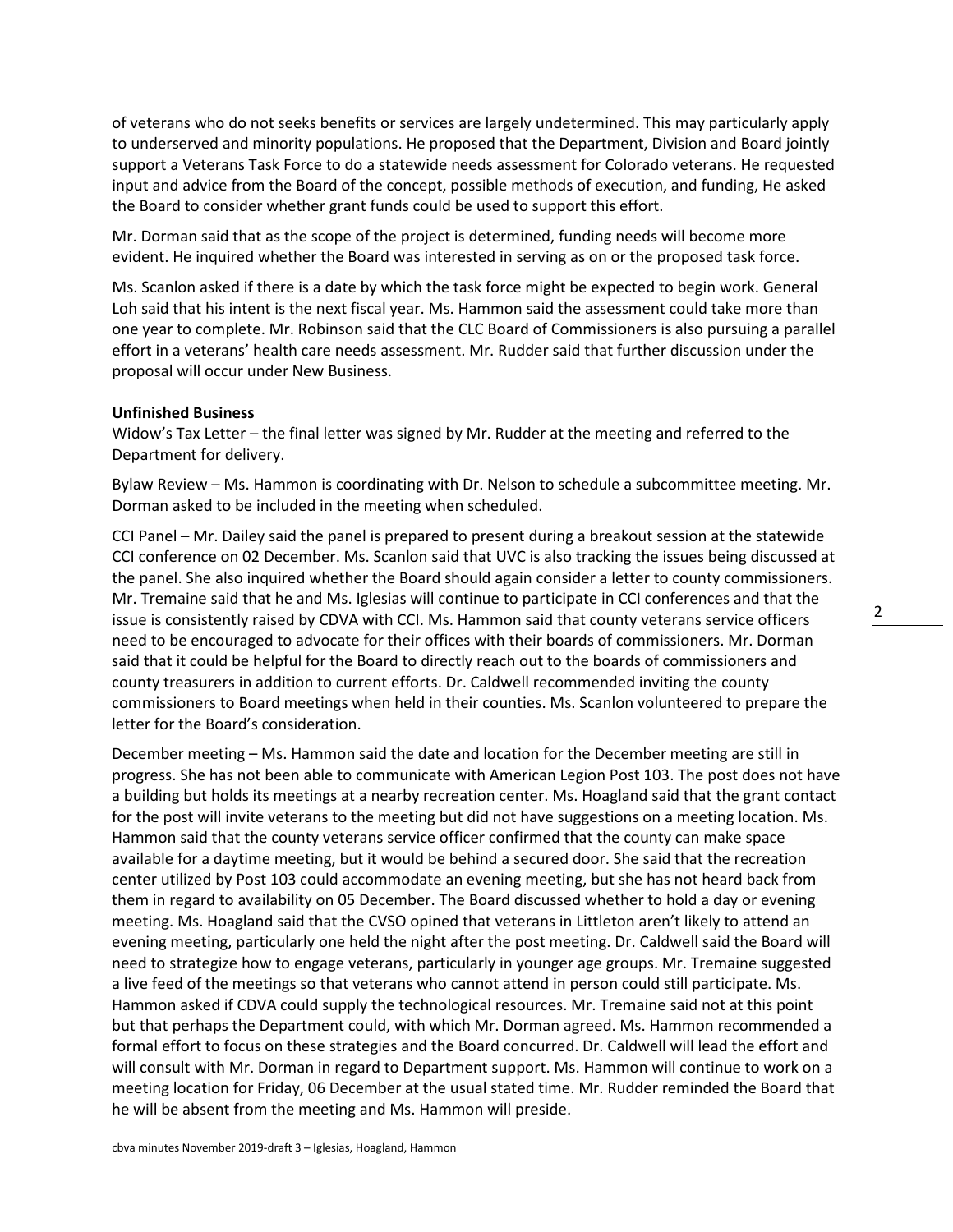# **New Business**

Mr. Rudder announced the committee appointments. Ms. Hammon will represent the Board at the CDVA annual training. The VTF subcommittee will be comprised of Mr. Rudder, and Mr. Gonzalez. Mr. Rudder and Dr. Caldwell will serve at the Board advisors to DMVA concerning the VAG.

Mr. Rudder reminded Board members that travel reimbursements must be submitted within 90 days in order to be paid.

Ms. Hoagland asked if the Board had any changes to make to the VTF application. Dr. Caldwell asked if Ms. Hoagland had any suggestions. Ms. Hoagland said it could be beneficial to consider geographic distribution as a separate category, as it is currently scored in conjunction with identification of service gaps. The Board agreed and discussed whether the score value should be changed. A change to the value for the new category could change the total number of possible points. The Board decided to leave the total number of possible points at 100, thus establishing five points possible for geographic distribution and five points possible for identification of service gaps. The Board approved the application with these changes.

Mr. Rudder asked the preference of the Board regarding new business items: to be submitted in advance to be considered at a stated meeting or whether introduction at the meeting is sufficient. The consensus of the Board was to provide new business items in advance, but when that is not possible The Board will continue to allow them to be introduced at the meeting.

The item regarding VTF and honor guards was withdrawn.

Discussion of the task force proposal was held after Reports.

### **Reports**

Mr. Dorman said that there are two bills the Department is actively tracking. One would remove statutory provisions that limit the appropriation and allocation of money for tuition assistance for members of the National Guard. The other would increase the amount of active service pay for members of the National Guard, which is currently capped at \$20.00 per day.

Mr. Rudder referred the Board to Ms. Iglesias' submitted report. CDVA West has hired a new cemetery director scheduled to start on 02 December. The One Source has identified a staffing need as they have no office support. Mr. Dorman said that funding for this is included in the proposed budget.

Mr. Tremaine said DVA East is currently averaging 300 appointments per month. Training needs are being discussed, with the intent to add new content to the annual training conference in 2020 and to begin to make a virtual training library available to VSOs beginning in January. He said that Myra Dollar has accepted a position with the Colorado State Approving Agency for Veterans Education and Training and will begin with that agency on 02 December. A job announcement is being prepared for her position. Two announcements have been released for state veterans service officers due to the upcoming retirement of Renee Pace and an additional vacancy. One of these SVSO positions is specified for diversity and inclusion. He said he will attend the Grand County Veterans Day event with Mr. Dailey on 11 November. The Division is continuing work with VHA to create an MOU to allow service officers access to mental health units at the VAMC.

Mr. Robinson said there is no update from the Veterans Monument Trust. Barbara Grossman has resigned as administrator of the Rifle CLC and recruitment is underway for her replacement. He said the current budget request from CDHS will use cash funds rather than profits to fund the salary increases approved last year. Ms. Hammon asked if there is any legislative effort to increase the pay for nutrition and facilities employees at the CLCs. Mr. Robinson said that while the topic was raised, it did not make